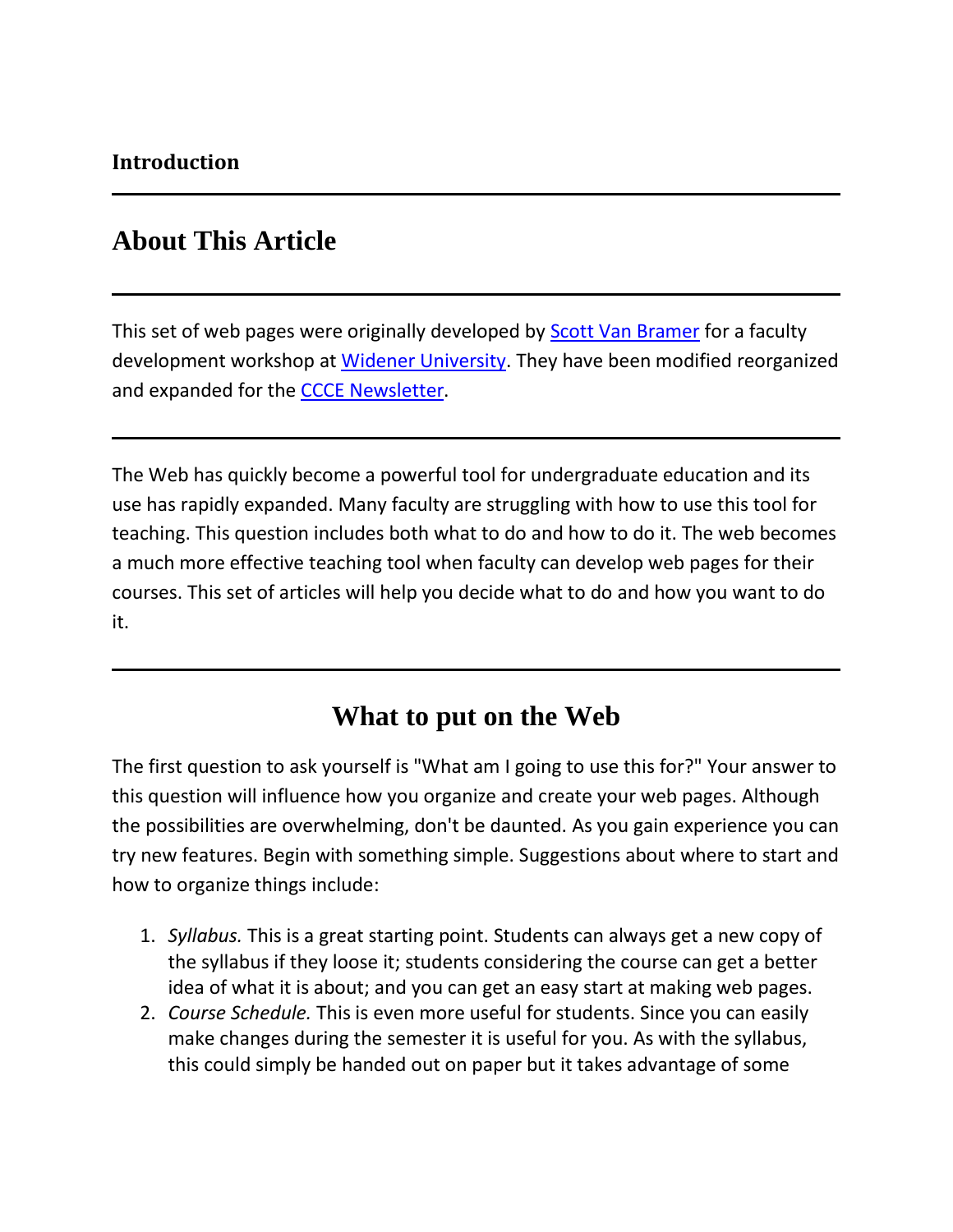features of the web. It is easy to update and you can include links to resources on the web.

- 3. *Links to Web Sites.* As you start to use the web as a resource you need a way to point students to useful sites. There is an overwhelming amount of material available in any subject and it is difficult for students to sort through all this to find useful information. If you want your students to use the web, it must be easy and convenient for them to find information. Students are pragmatic, remember this. Long lists of web sites are easy to put together, but they will not be much help. Organize things so students can quickly find what is useful for them. Since this will change during the semester you need to find a way to organize things. Including links in the course schedule will organize them so students know when something is useful.
- 4. *Lecture Notes.* This project is considerably more involved. Although your students will find it very useful, realize that it is a lot of work. You will have to judge for yourself if this is worthwhile. For my introductory classes this has been a rewarding effort.
- 5. *Supplemental material.* This may be anything that is useful for your students, including old exams, solutions to problem sets and handouts. Use your imagination. The more useful the course web site is, the more the students will use it. Your site needs to have a "critical mass" so that students take the time to use it as a resource. The more you use it, the more the students will use it. If you want your students to use this resource you have to make it useful to them.
- 6. *Files.* You are not restricted to using HTML (HyperText Markup Language) documents that display as regular web pages. There are many other methods for presenting information. With the web you can also display:
	- a. Adobe Acrobat (pdf files). This is a file format for electronic publishing. It is especially useful if you have a computer document that you want to present as is, so that your students see it exactly as you would print it. Your students will need the acrobat reader, which is free, and you will need acrobat, which is not free. Both are available from [Adobe.](http://www.adobe.com/)
	- b. Video and Audio. These files are very large and do not work well with a modem connection. However, on the local network they are fine. There are several different formats that are widely used. The Spring 2001 CONFCHEM ["Lecture Demonstrations in Chemistry on the World Wide](http://www.ched-ccce.org/confchem/2001/a/index.html)  [Web"](http://www.ched-ccce.org/confchem/2001/a/index.html) shows how this can be useful.
	- c. Lots More. There are lots more possibilities. You can use any computer file, including; spreadsheets, wordprocessing documents, Powerpoint presentations, database files, anything that may be useful. If the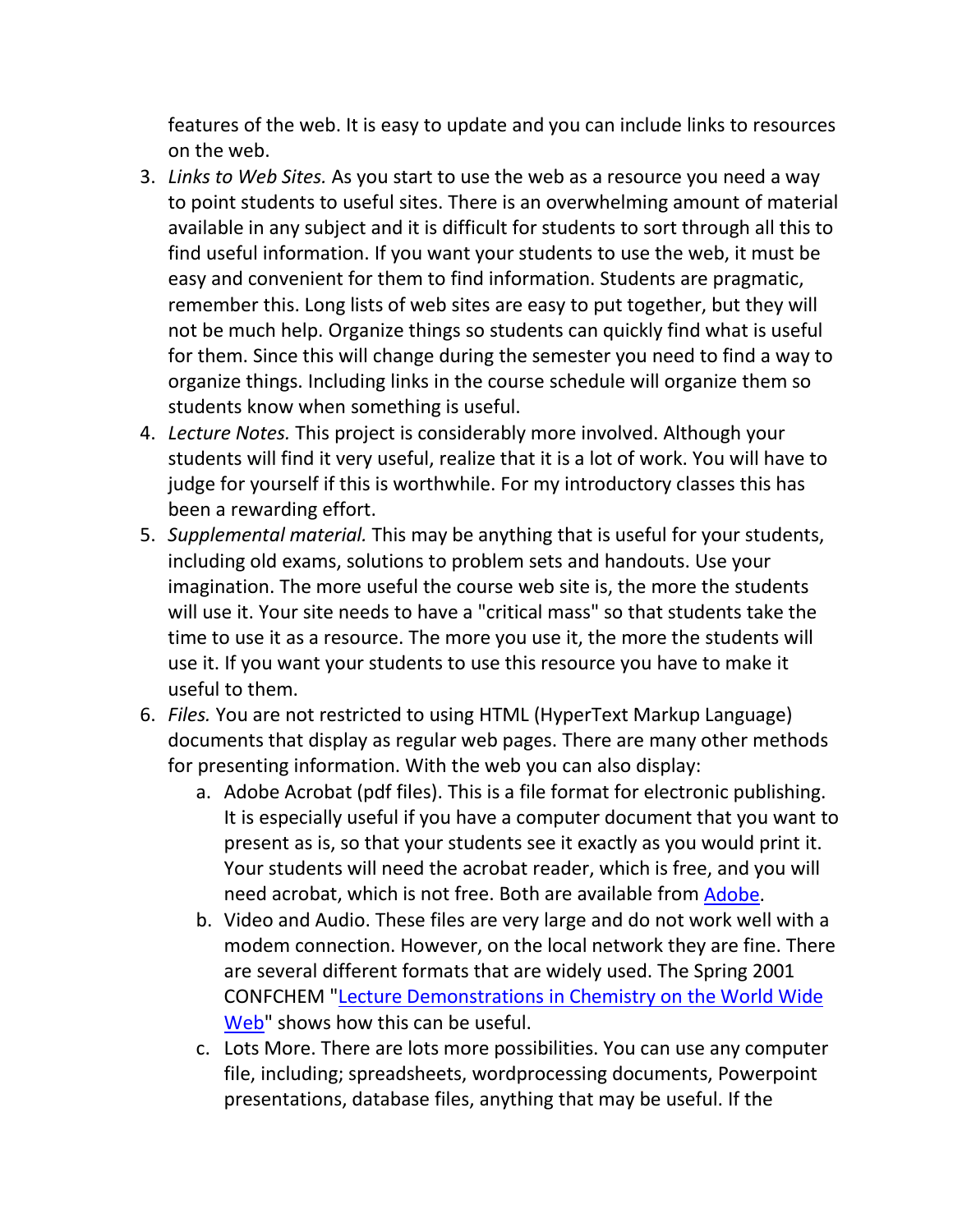students computer is properly configured the web browser will open the file in the correct application. There are lots of possibilities, but it may take some time and experimentation to get everything working.

7. *More*. For lots more examples of what can be done using the web in class see [Using Netscape as a Presentation Manager.](http://www.science.widener.edu/~bramer/chemconf/) Paper presented at: [ChemConf '97](http://www.inform.umd.edu/EdRes/Topic/Chemistry/ChemConference/ChemConf97/) Summer On-Line Conference on Chemical Education June 1 to August 1, 1997.

# **Style Comments for Web Pages**

These are of course, just my opinions. My hope is that they cause you to think about your reader and how they interact with your web pages. If you do this, it will be time well spent.

- 1. ORGANIZE, ORGANIZE, ORGANIZE. If your student's can't find what they want in a few minutes with a couple clicks of the mouse they will not bother. You need a clear, logical, and consistent structure to help them find what they want.
- 2. Keep each web page short and to the point. Scrolling to read long web pages is tedious. Scrolling through a web page is boring. Long web pages take more time to load. Break long documents into short pieces if you want students to read it on the screen. If you want them to print it out, make one longer document.
- 3. KISS (Keep it Simple S-----). There is an extraordinary array of formatting features available for web pages. But overwhelming your audience with features may not help them. It is unlikely you can compete with professional web development teams hired by the entertainment companies. Don't try, instead provide information and resources to your students.
	- a. Don't use the blink tag or animated gifs (graphics image file) just to be cute. Did you ever look at a web page and say to yourself, "that flashing text really makes this easier to read" or "that flashing spinning smiley face is much more effective than a bullet"?
	- b. Don't specify the font. If the viewer does not have that font, they will not be able to read your page.
	- c. Don't underline text. People expect links to display as underlined text, if you use an underline they will try and click on it. When nothing happens, they'll be frustrated.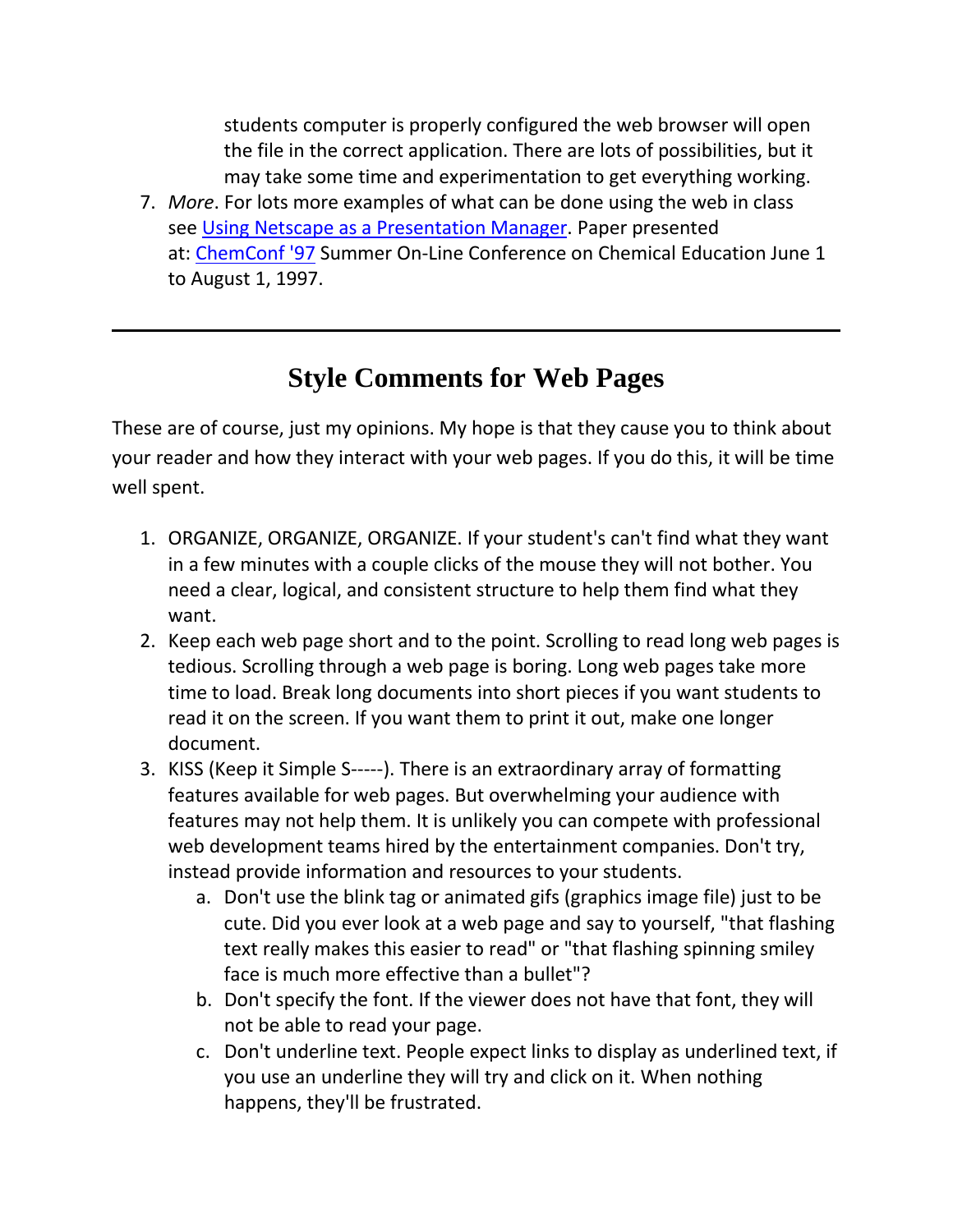- d. Don't use blue or purple text. People expect links to be in blue or purple (the default settings). If you use these colors for text, they will try and click on it. When nothing happens, they'll be frustrated.
- e. Don't change the colors of links. Once again, people expect certain colors to indicate links, if you change this, you will confuse your readers.
- f. Don't specify the background and text colors. You may really like reading yellow text on an orange background, but others may not be so thrilled with the combination. If you like yellow text on an orange background, setup your browser to display everything that way but don't impose your color scheme on others. In addition to being difficult to read and ugly, specifying colors can also cause problems with printing. For example, if you specify white text on a black background, only a technically savvy user will be able to print your document. If you use color text, users with color printers may not be pleased when they use an entire cartridge of green to print your document. There is a reason publishers use black text on white paper. It works.
- 4. Think about what the web is good at, and focus on that. The web is a rich source of visual material. It is also a quick and efficient method for presenting text (although long passages are difficult to read on the computer screen and will be printed by most users). Audio and video are also possible, but keep bandwidth limitations in mind. Just because you can videotape your entire lecture and put it on the web, does not mean a student will view it from home. Try and keep video and audio clips under a minute in length. If they are longer, they will take too much time to download and won't hold your students interest.
- 5. Give up the desire for precise layout control. Keep your layout design simple. Don't try to set everything so that the spacing is perfect on your computer. It will show up differently on another computer and when it is printed. The simpler the formatting, the more portable the presentation is. One of the underlining principals of HTML is that it is that you don't try and specify exactly how everything will look. There are too many variables in screen size, color, computers, and browsers for this to work well. Instead HTML lets you specify when something is *important* or **very important**. Then the browser decides what to do with that. You decide if something should be one size bigger or 2 sizes bigger. Do not specify the size, let the browser decide

what that means. Give up control, it is an illusion. If you need precise page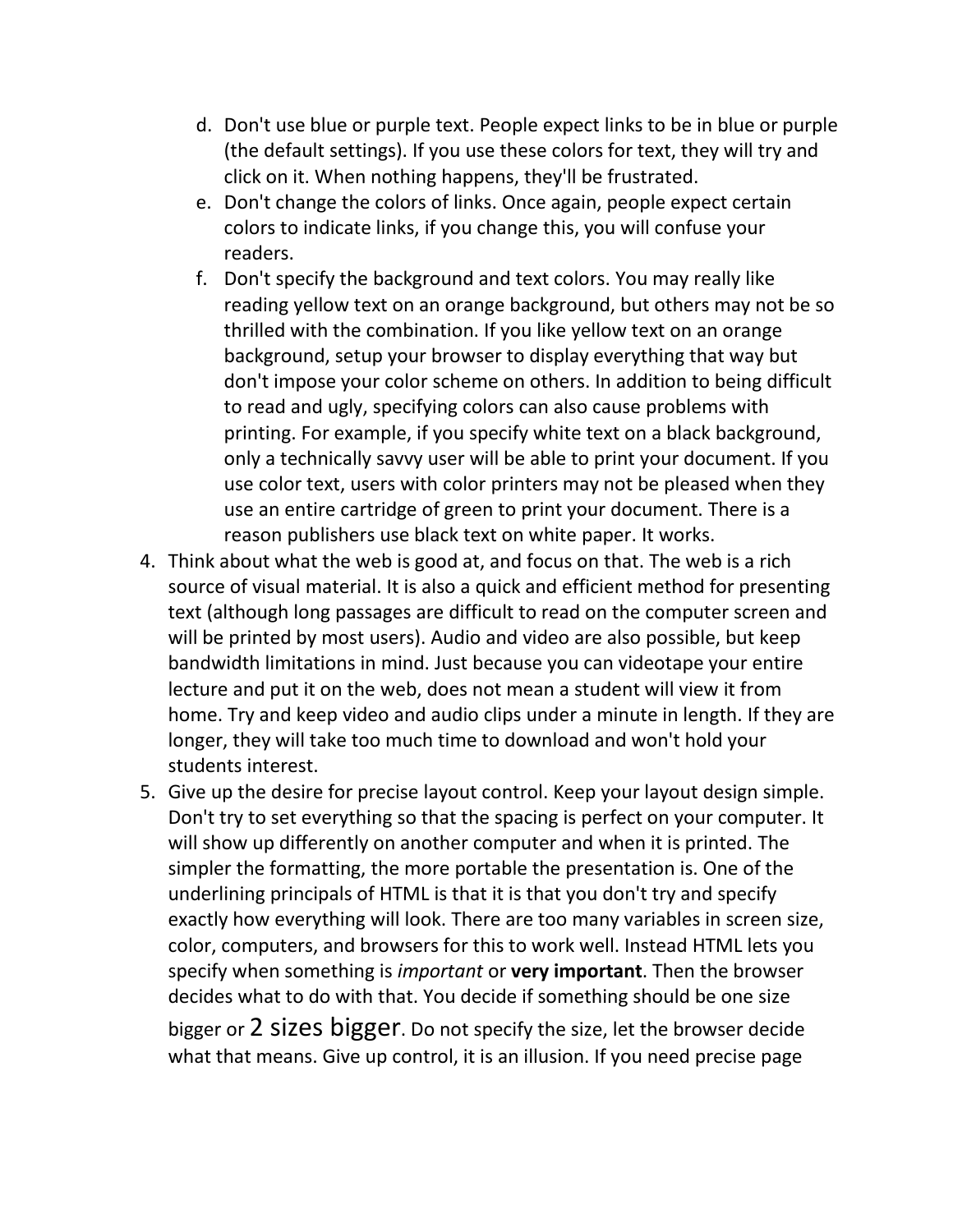layout, don't use HTML. If you need precise page layout use Adobe Acrobat, it is intended for that purpose.

Some common mistakes include:

- a. Using spaces for formatting. Because tabs, indents, columns, and right justifications are not available in HTML, many people try to design pages using spaces. Don't try it, the page will look different on every computer. Often with terrible results. You can accomplish some of these features with careful use of tables, but if you don't do it right it will create a mess. If you want your web page to look like a newsletter, you and your readers will probably be disappointed. If you want this level of control, make acrobat documents and put them on the web.
- b. Using hard returns for line wrapping. Just like a word processor, let the computer control the line wrap. This lets the browser adjust the lines to display properly on different size monitors and when printed. You don't have control over the margins and the page breaks on a web page, so don't try. If you need that level of layout control, look into using Acrobat documents.
- c. Page layout control. If you want to carefully control the layout of a page, learn how to use tables. It is more work than you may want, but it does provide control, flexibility, and robust page layout.
- d. Page display. Remember that the page will display differently on different size monitors and also when printed. Take a look at your web page on a 14" monitor and on a printer to verify that it works well under these conditions.
- 6. Additional Information
	- a. [A Beginners Guide to HTML](http://www.ncsa.uiuc.edu/General/Internet/WWW/HTMLPrimer.html) from NCSA
	- b. [Hypertext Style guide from WWW3](http://www.w3.org/pub/WWW/Provider/Style/) This guide has many useful suggestions about writing "good" HTML.
	- c. [Composing Good HTML](http://www.ology.org/tilt/cgh/) This is a more advanced and detailed discussion about writing HTML documents. This is highly recommended for anyone who has started writing HTML and is ready for some more detail. It also offers comments on common mistakes.
	- d. [The Yale Style Manual](http://info.med.yale.edu/caim/manual/)
	- e. [HTML Terrorist's Handbook](http://www.itds.eku.edu/ac/web/FASTWEB/HTMLOUCH.HTM) This is a humorous and useful listing of things to avoid. Unless.....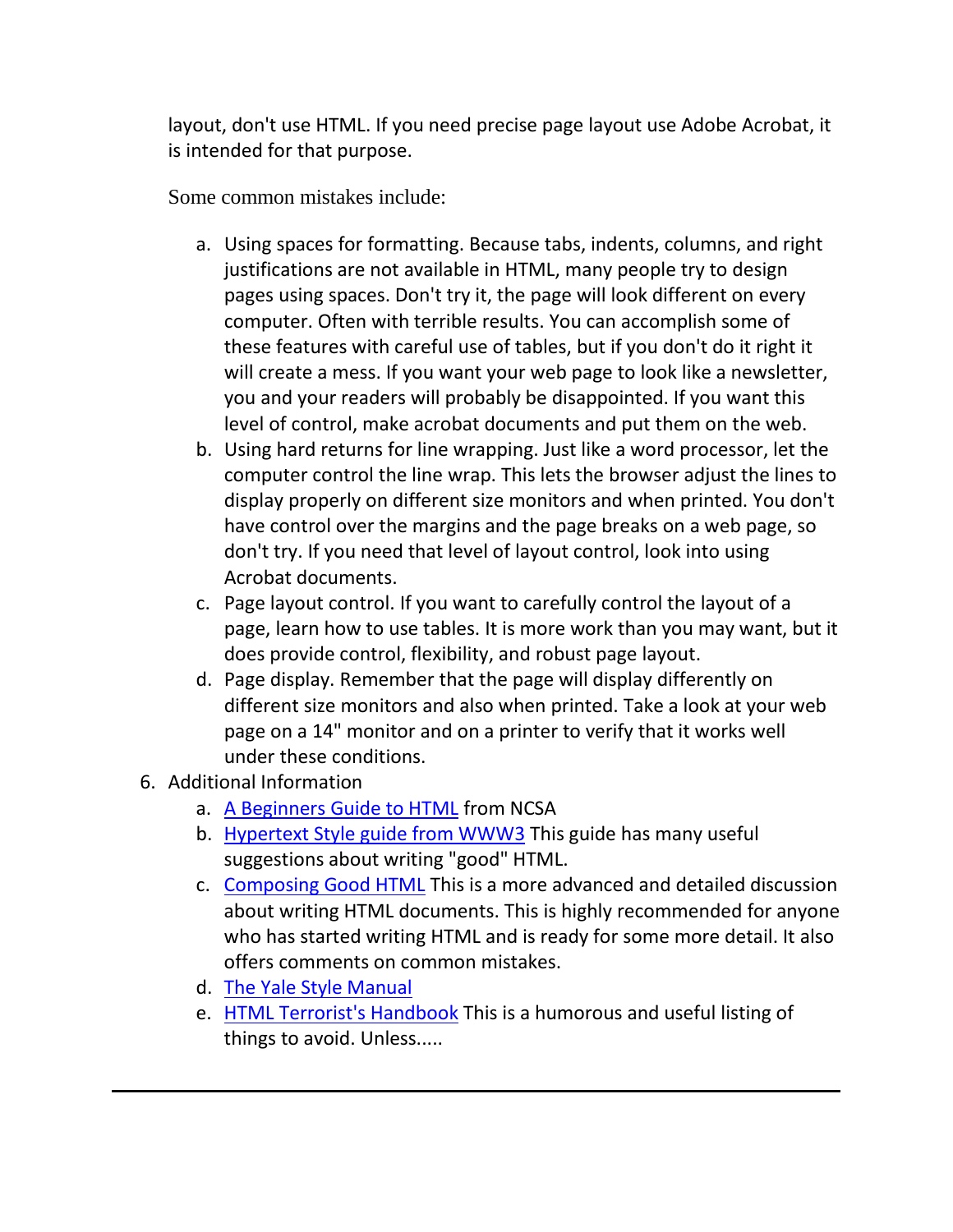# **Basic HTML Features for Web Pages**

This is a very brief introduction on HTML written by [Scott Van Bramer](http://science.widener.edu/~svanbram) at [Widener](http://www.widener.edu/)  [University.](http://www.widener.edu/) You do not have to know HTML to write web pages. But if you understand the basic features of HTML, you understand how web pages work. This will help you avoid many problems as you learn to create web pages. Be aware that not all browsers recognize all HTML tags. Each company has added tags that are not a part of the standard HTML to add features to their browser. You should take a look at your pages with several different browsers to be certain that your viewers will not encounter any problems.

#### **About HTML Tags**

HTML is a markup language that tells a browser what to do. The markup tags are placed within < and > symbols. The browser looks for these symbols and uses them as instructions. Most tags include two parts. For example <B>BOLD</B> is displayed by a browser as **BOLD**. The <B> tag begins the bold and the </B> tag turns the bold off. HTML tags are not case sensitive. <B></B> is equivalent to <b></b>. To see how specific effects are produced, view the HTML source for this document.

## **Basic HTML Tags**

<HTML> </HTML>

This indicates the beginning and the end of the HTML markup code. If these are not present, some browsers may display the entire document as text. The <HTML> tag should be the first thing in the document and the </HTML> tag should be the last element.

### <HEAD> </HEAD>

These tags indicate which part of the document contains the header information. Information between these tags is not displayed by the browser.

<!-- created: 5/9/96 6:05:51 PM -->

Any text within <!-- and --> is not displayed. This is just for comments.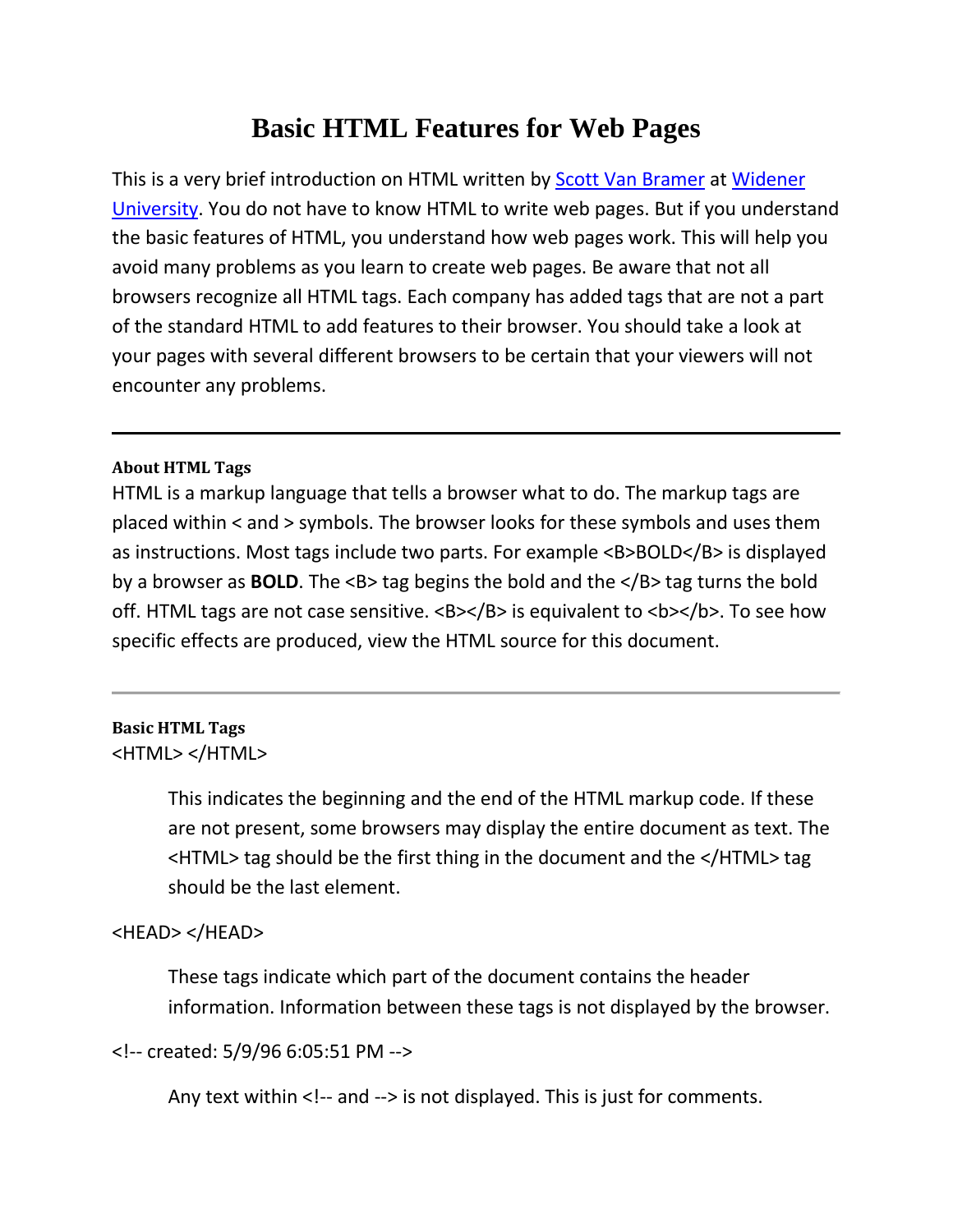### <TITLE> </TITLE>

These tags indicate the title of the document. This is displayed at the top of the browser window, used for identifying bookmarks, and by search engines. The title should be short and descriptive. This tag is important for making a user friendly document that people can easily find.

## <BODY> </BODY>

The body tag indicates the information to be displayed by the browser.

#### **Document Layout Tags**

Several different codes are available to help with basic document layout. These include:

1. Headers. <H#> </H#> Where # is any number between 1 (the largest header) and 6 (the smallest header). Examples are given below.

<H1>First Heading</H1>

## **First Heading**

<H2>Second Heading</H2>

# **Second Heading**

<H3>Third Heading</H3>

### **Third Heading**

<H4>Fourth Heading</H4>

*Fourth Heading*

<H5>Fifth Heading</H5>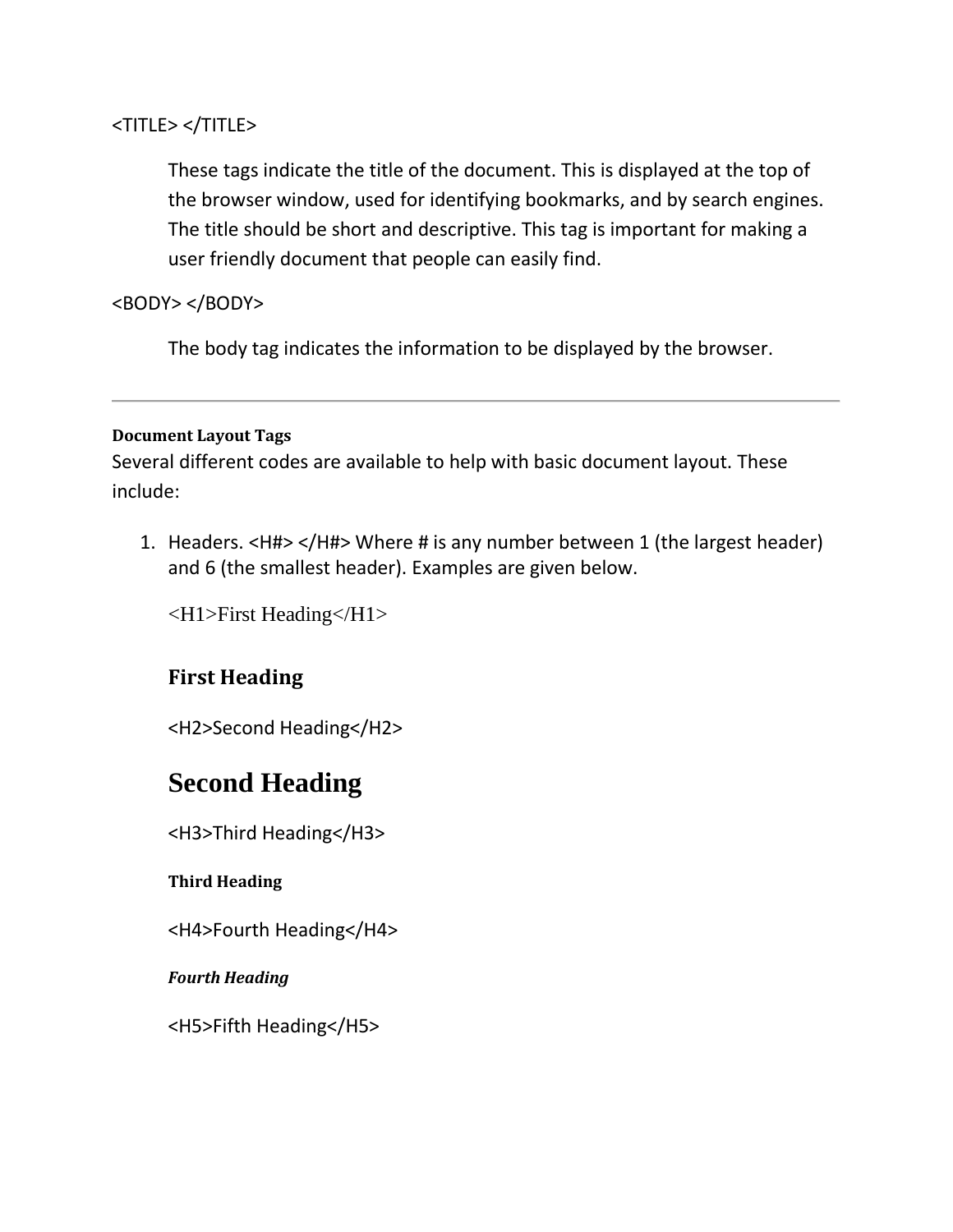Fifth Heading

<H6>Sixth Heading</H6>

*Sixth Heading*

- 2. Breaks <br>>>br>. This tag forces a carriage return in the browser. This is an important consideration in layout because browsers DO NOT pay attention to a regular line feed. Normally a browser will control the line wrap to fit the screen or the printed page. Since there are lots of different screen and printer sizes, you should not include breaks in a paragraph. The <br> tag is equivalent to the "enter" key.
	- 1. For example if your HTML document looks like this:

A set of lines in an HTML document that look like they are divided into three lines of text.

2. Will be displayed by the browser as:

A set of lines in an HTML document that look like they are divided into three lines of text.

3. To avoid this the HTML should look like this:

A set of lines in an HTML document<br> that look like they are divided into three<br> lines of text.

4. Will be displayed by the browser as:

A set of lines in an HTML document that look like they are divided into three lines of text.

- 3. Paragraph <p>. This tag is used to define a paragraph. Text within a paragraph is wrapped by the browser and the end of the paragraph is double spaced. This tag may be used two different ways. You may simply place a <p> tag at the end of a paragraph. Or you may place the paragraph within a set of  $\langle p \rangle$  $<$ /p $>$  tags.
- 4. <CENTER>Center Text</CENTER>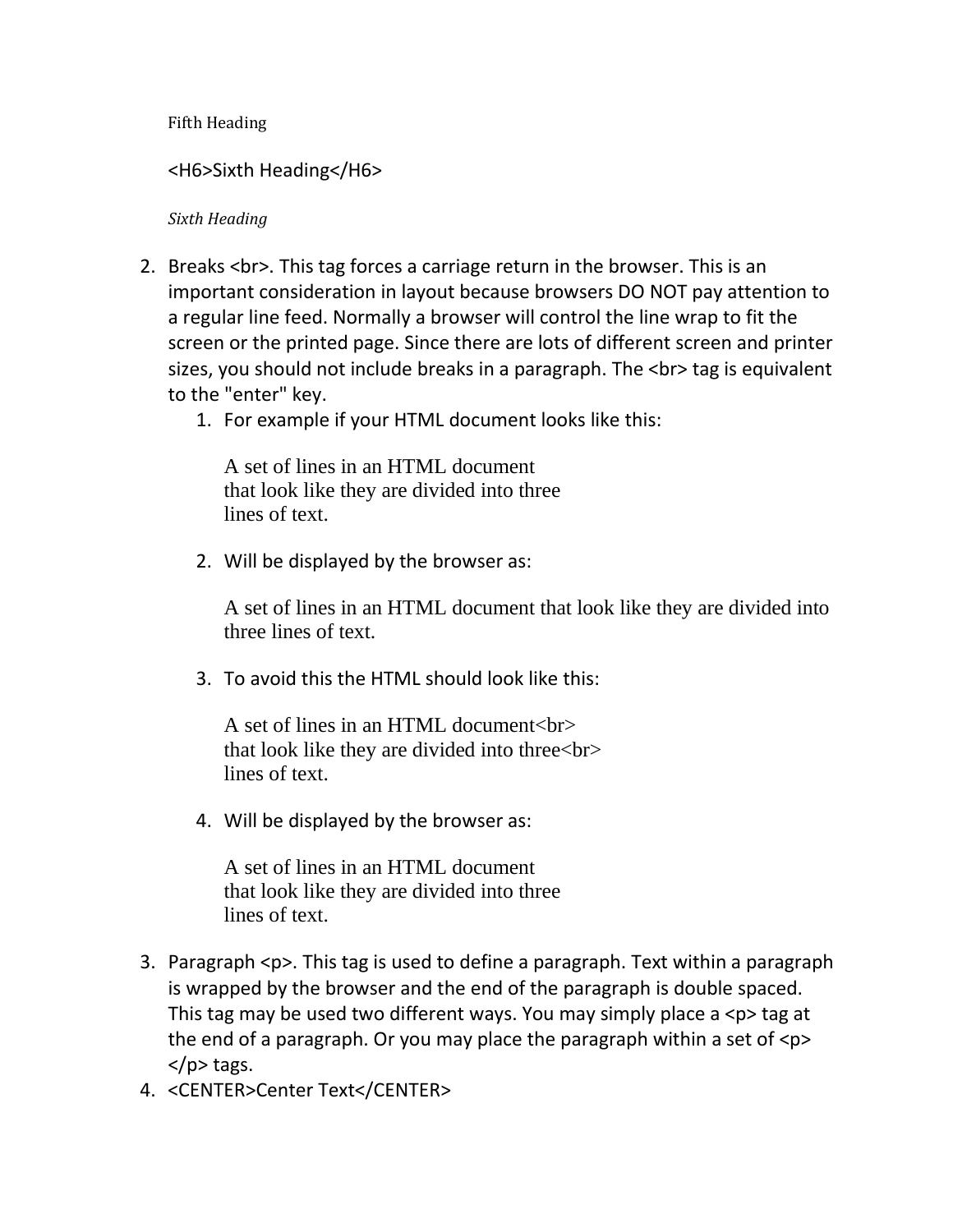## Center Text

5. Horizontal Rule <hr>. This tag places a line across the screen and is very useful for breaking up documents. This is especially important for making a document easy to read on a computer screen. Although a page of text on paper is just fine for reading, it is very difficult to read a page of text on a computer screen. Headers and horizontal rules break a document into small easy to read pieces.

#### **Text Formatting Tags**

The following HTML codes are available for controlling the appearance of text.

<B>This text is Bold</B>

### **This text is Bold**

<I>This text is italic</I>

*This text is italic*

This text is<SUP> superscript</SUP>

This text is superscript

This text is <SUB>subscript</SUB>

This text is  $subscript$ 

<EM>This text has emphasis </EM>

*This text has emphasis* (Browser dependent, but usually displayed as italic).

<STRONG>This text has strong emphasis</STRONG>

**This text has strong emphasis** (Browser dependent, but usually displayed as bold).

<FONT SIZE="+2" COLOR="GRAY" FACE="TIMES NEW ROMAN, ARIAL">It is possible to specify many different features of a font </FONT>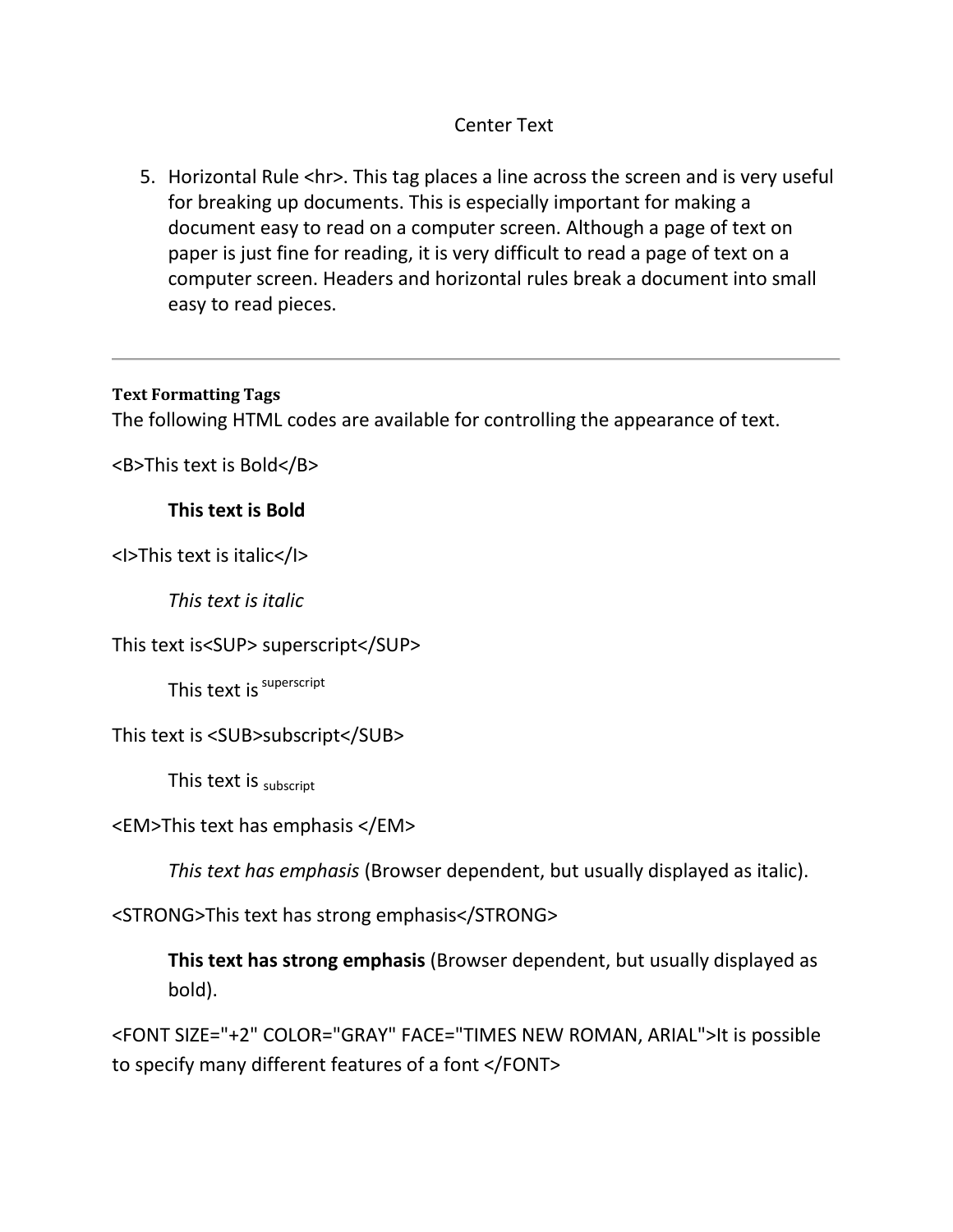It is possible to specify many different features of a font. Here the font size is increased by 2 points; the color is specified as gray; the font name is Times New Roman (Arial is the alternate). Some of these features can cause problems in a document. Specifying a font can cause unpredictable results if a computer does not have that font. Specifying a color can cause problems with printing. For example:

"<FONT COLOR="#FFFFFF">White text like this </FONT>" will not print or display on many browsers.

" White this text is the " will not print or display on many browsers.

### **List Tags**

These are used to make a series of points for structures similar to an outline. The list consists of several different tags. There are three common types of lists.

## *Ordered List*

The first is the ordered list, which is used as an outline where the points are numbered. The list has three basic tags.

- 1. <OL> The beginning of the ordered list.
- 2. <LI> The list item for each item in the list.
- 3. </OL> The end of the ordered list.

Here is the code for an example.

<OL> The beginning of the ordered list.

- <LI> The first item for the list.
- <LI> The second item for the list.
- </OL> The end of the ordered list.

That will display as:

The beginning of the ordered list.

- 1. The first item for the list.
- 2. The second item for the list.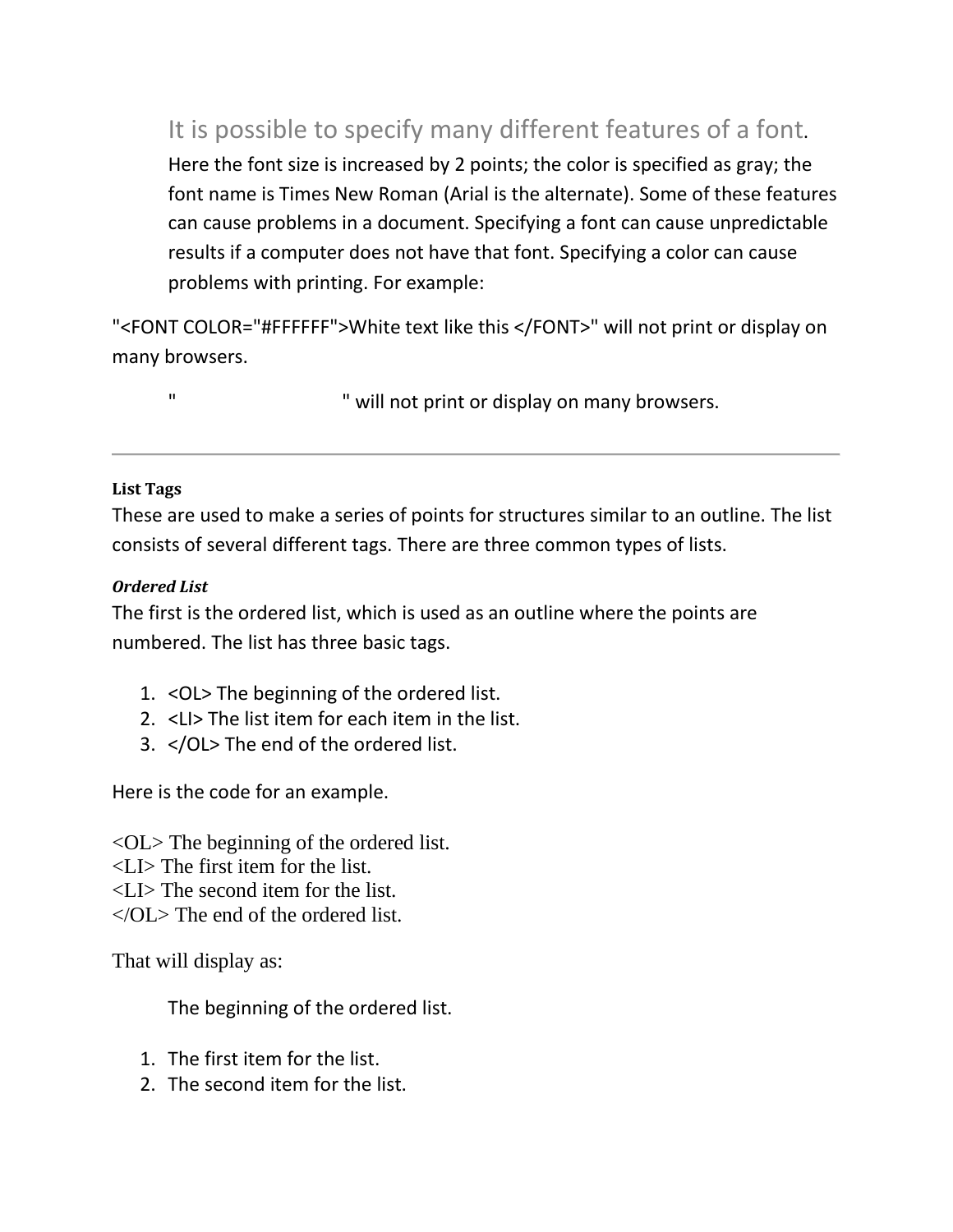The end of the ordered list.

You can nest subpoints and specify the symbol used for each sublevel by adding the "TYPE" specification. For example.

 $\langle$ ol $>$ <LI> This is a main point  $\langle$ ol TYPE=A $>$ <LI>This is a subpoint <ol TYPE=a> <LI>This is a sub subpoint  $\langle$ ol TYPE=I $>$ <LI>This is a sub subpoint <ol TYPE=i> <LI>This is a sub subpoint </OL>  $<$ /OL> </OL>  $\langle$  /OL $\rangle$  $<$ /OL $>$ 

- 1. This is a main point
	- A. This is a subpoint
		- a. This is a sub subpoint
			- I. This is a sub subpoint
				- i. This is a sub subpoint

## *Unordered List*

The unordered list is for items in no specific order. It is formatted like an ordered list, but the list items are displayed with bullets rather than sequentially. As with ordered lists the labels may be specified.

- <UL> The beginning of the unordered list.
- <LI> The list item for each item in the list.
- </UL> The end of the unordered list.

Here is the code for an example.

<UL> The beginning of the unordered list. <LI> The first item for the list.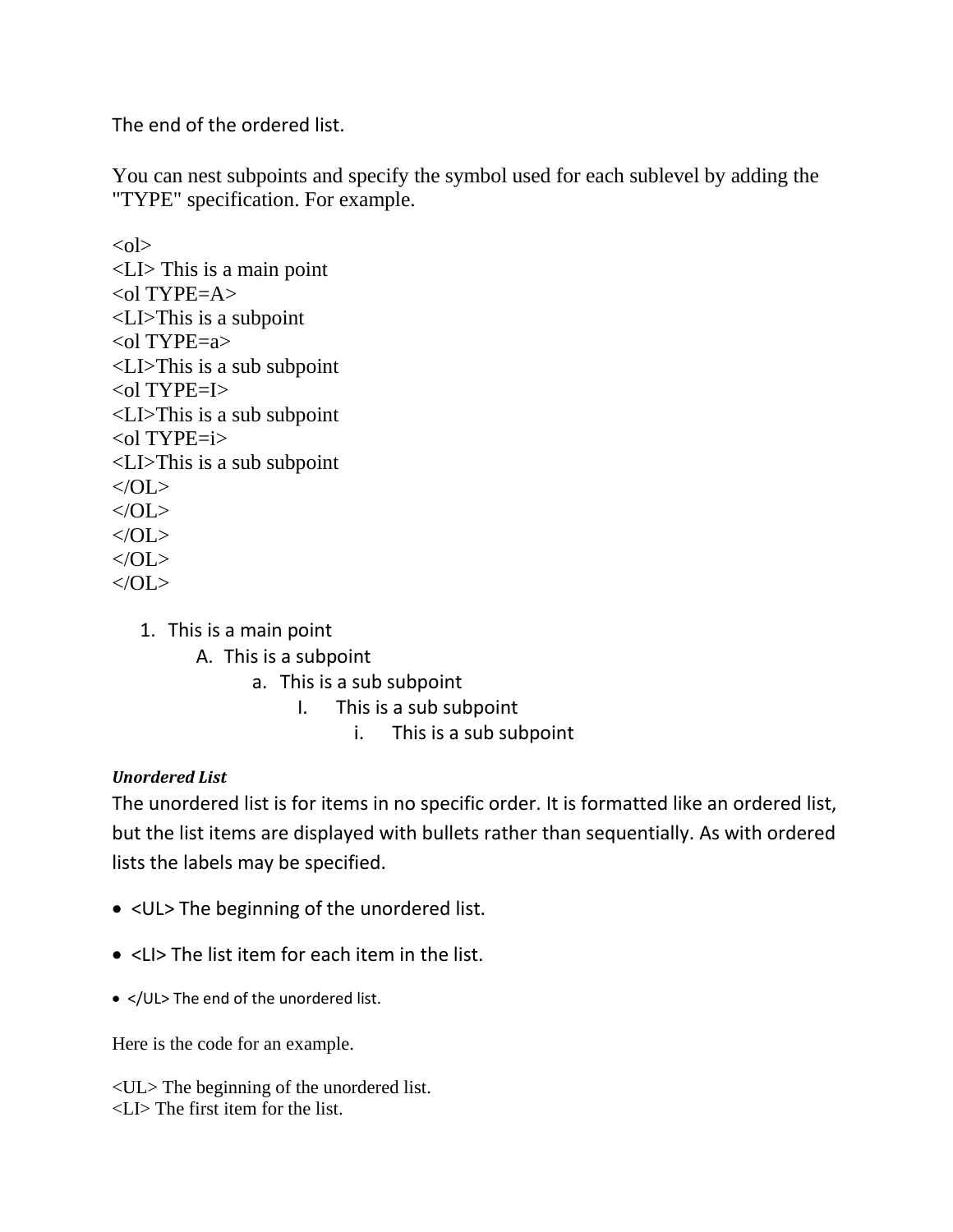<LI> The second item for the list.  $\langle$ UL $>$  The end of the unordered list.

That will display as:

The beginning of the unordered list.

- The first item for the list.
- The second item for the list.

The end of the unordered list.

You can nest subpoints and specify the symbol used for each sublevel by adding the "TYPE" specification. For example.

```
\langleul\rangle<LI> This is a main point
<ul TYPE=disc>
<LI>This is a subpoint with a disc
<ul TYPE=circle>
<LI>This is a sub subpoint with a circle
<ul TYPE=square>
<LI>This is a sub subpoint with a square
</UL>
</UL>\langle/UL>
\langle/UL\rangle
```
- This is a main point
	- This is a subpoint with a disc
		- o This is a sub subpoint with a circle
			- This is a sub subpoint with a square

#### *Definition List*

A definition list creates a list with hanging indents. This can be very useful for formatting and layout, but they are a bit confusing. The basic tags for a definition list include:

- <dl> Beginning of a definition list
- <dt> Definition Titles (Major Points)
- <dd> Definition Items (Indented from definition titles)
- </dl> End of a definition list

Here is an example of the code for a definition list.

 $<$ DL $>$ 

<DT> This is the first point (definition title)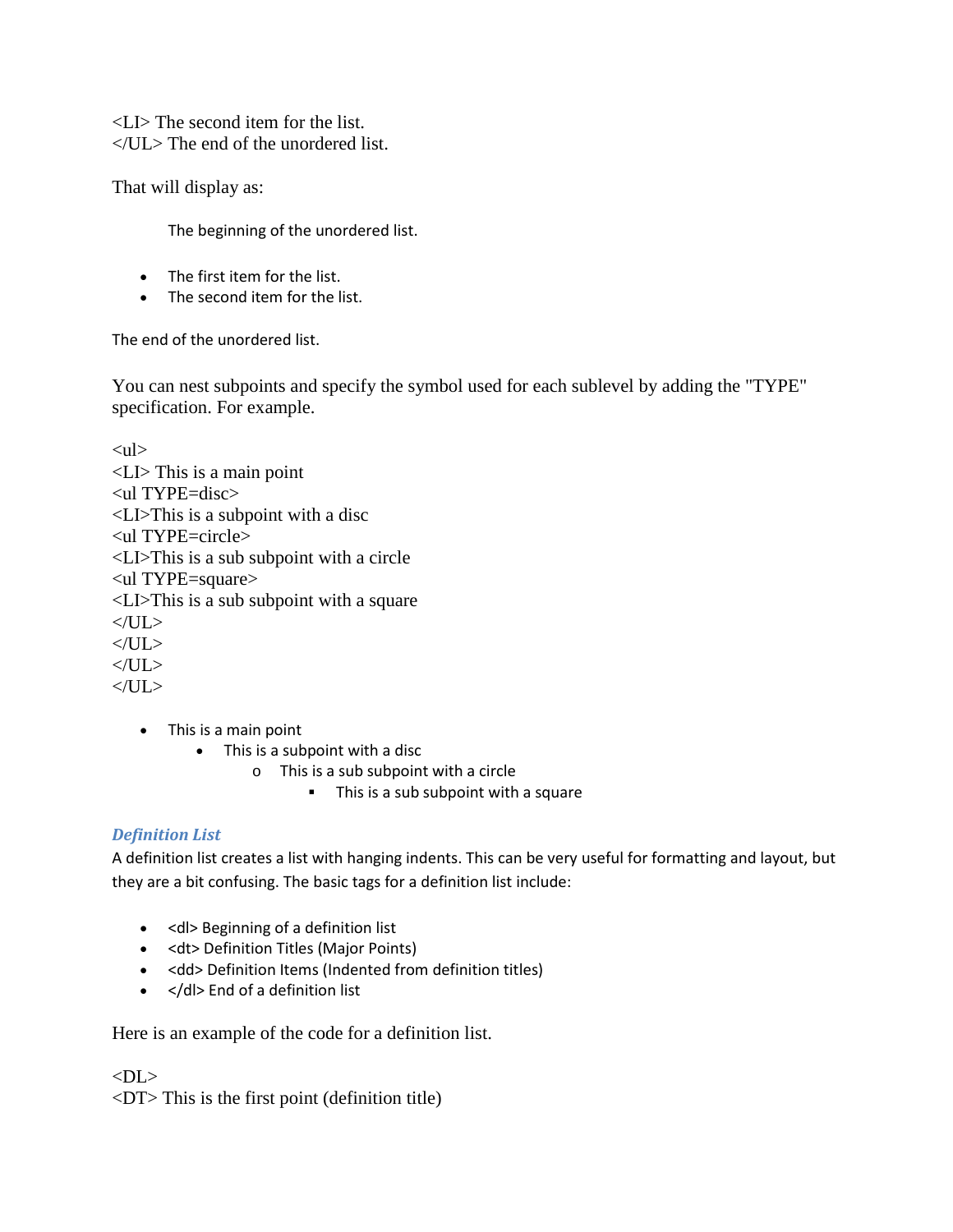$\langle$ DD $>$  with one subpoint (called a definition, definition)( $\langle$ br $>$ )  $\langle$ br $>$  the second subpoint should be separated by a line break. <DT> This is the second point <DD> with a subpoint  $\langle d|$ And the end of the list This code will display as:

This is the first point (definition title)

with one subpoint (called a definition, definition) the second subpoint should be separated by a line break.

This is the second point

with a subpoint

And the end of the list

#### **Link and Anchor Tags**

Links direct a browser to another location. These links can be to anything anywhere on the Web. This makes the web such a useful tool since because documents can point to additional information. A basic link looks like:

<A HREF="http://science.widener.edu/~svanbram/">Scott Van Bramer's Web Page</A>

And appear in a browser as:

#### [Scott Van Bramer's Web Page](http://science.widener.edu/~svanbram/)

The elements here include:

- 1. Action (HREF in example)
	- a. HREF Hypertext REFerence. Tells the browser that this is a link
	- b. NAME Tells the browser to mark a location in a document with a name. This allows the HREF action to link to a specific location within a document. Place this tag at the location you want to jump to. The syntax for this tag is:

<A NAME="end"> <A NAME="return to here">

The text within quotes is the name of the location. The name is not displayed by the browser, but links can point to it. There is a Name tag here with the name "return to here": and another tag with the name "end of document" at the end of this document.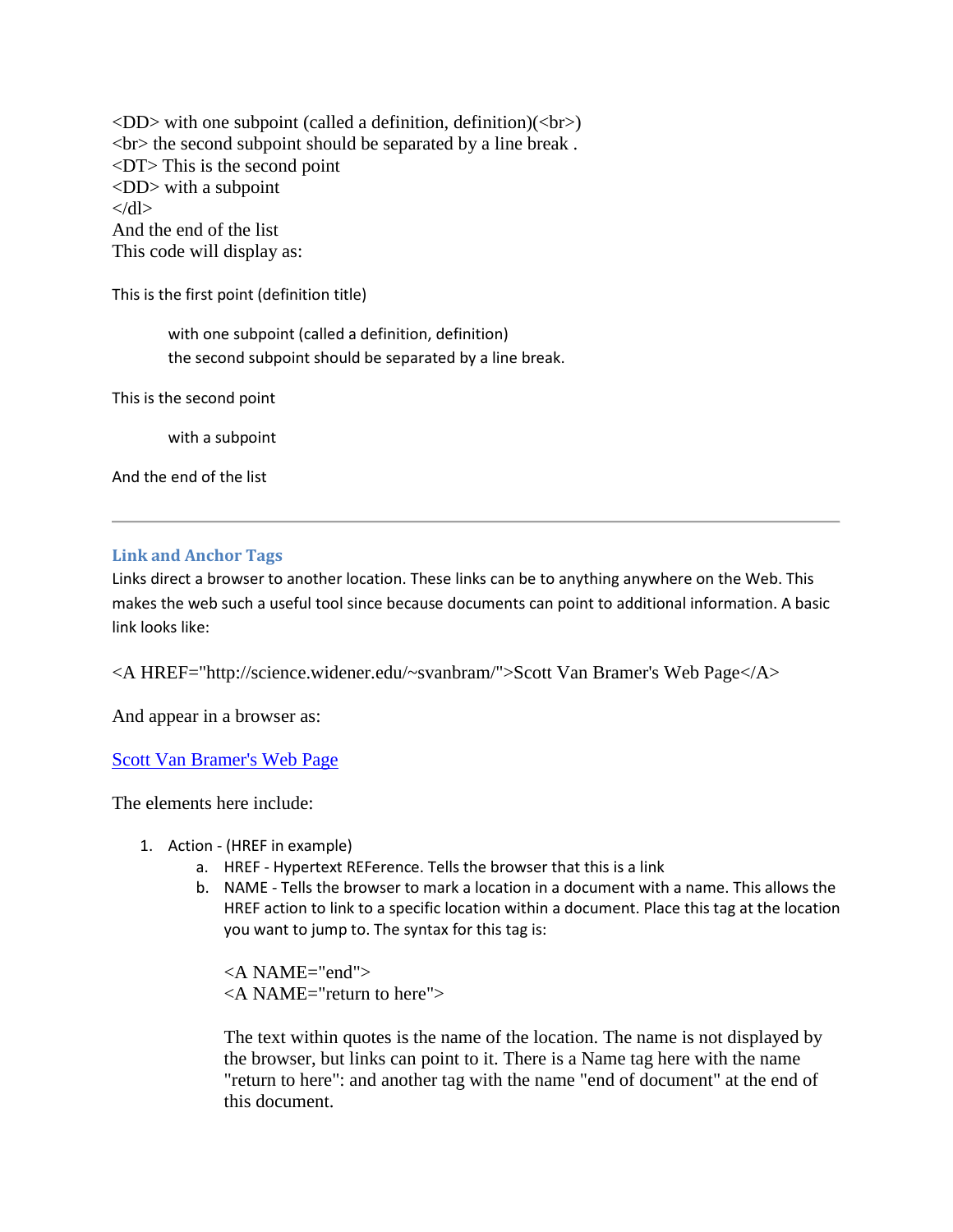The HTML below will jump to the end of the document. There is a link at the very end that will return to this point.

 $\leq$ A HREF="#end">Goto the end $\leq$ A>

and displays as:

#### [Goto the end](http://science.widener.edu/svb/htmltalk/ccce/introprint.html#end)

- 2. Protocol. (http:// in the above example) This tells the browser what type of server the link points to. This lets the browser know how to talk to the server. Options include:
	- o **http://** This is a link to a document on a web server.
	- o **ftp://** This is a link to a file on an FTP server.
	- o **file://** This is a link to a file on the browser's computer (The computer the student is sitting at).
	- o **mailto://** This informs the browser that the link is an e-mail address. If your browser is configured correctly, clicking on this link will open up an e-mail message to the address. For example the link [svanbram@science.widener.edu](mailto:svanbram@science.widener.edu) ends an e-mail message to me. If students are using a computer in a campus laboratory, this feature may not work as you intended.
- 3. The address. This tells the browser where to go. For example the address for this page is

science.widener.edu/svb/htmltalk/ccce/introbasic.html

Addresses may be copied and pasted from the location bar in the browser. Typically the begin with the name of the server (science.widener.edu) and are followed by the file path ( /svb/htmltalk/ccce/) and a file name (introbasic.html ). If a file name is not specified (introbasic.html) the server will return a directory listing. If there is a file named index.html in the directory the server will return that file. The main document in a directory usually has the name index.html.

The address can also specify a location in the document defined with a NAME tag (detailed above). This example shows an address that will jump to a location named "link tags" in the document "basic.html" on the server "science.widener.edu" in the file directory "svb/htmltalk/ccce".

<A HREF="http://science.widener.edu/svb/htmltalk/basic.html#link tags">Examples of  $links$ 

The link will appear in the browser as a link to [the beginning of this section](http://science.widener.edu/svb/htmltalk/ccce/basic.html#link tags)

4. Description. For standard usage the link should be descriptive. Avoid saying "click here", the link is highlighted by the browser and it is obvious where to click.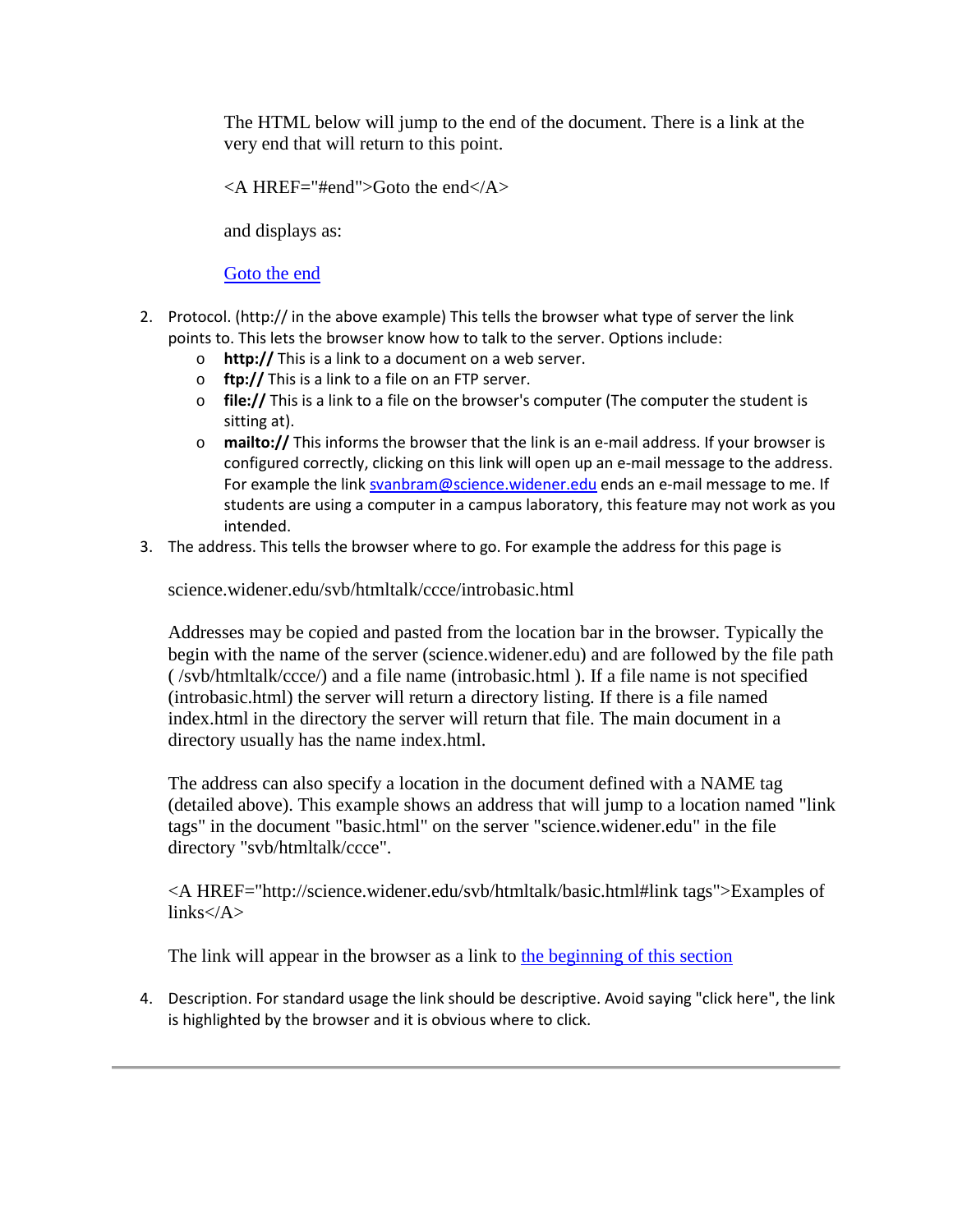#### **Figure Tags**

In addition to text, web pages can include figures. These figures may be at any location on the web, you just create a link to the figure and specify where to place it in the web page. If you use a figure from someone else, always as for permission. If you create your own graphics, keep the file size as small as possible. Large graphics files will cause slow downloads that try a reader's patience.

Most browsers can view two different types of graphics files. The GIF (Graphical Image Format) file format works best for line art and small images. This file type preserves sharp lines and gets excellent compression when there are large spaces with the same color. The gif image below is inserted with the following HTML code:

<IMG SRC="h\_int\_d.gif" ALT="Proton NMR Spectrum of citronellal" WIDTH=545 HEIGHT=322>



Notice that the HTML code specifies the width and height of the image. This allows the browser to format the rest of the web page while the image downloads. If the image size is not specified the browser must wait to render the rest of the document. The ALT command in the tag specifies text to displayed until the graphic downloads. It is also important for readers with limited vision who rely upon a text to voice program to hear a web page.

The JPEG (Joint Photographic Experts Group) file format works best for photographs and color images. Some resolution is lost for line art (lines are not a crisp) but file size for photographs is dramatically reduced. This compression works by using shades of color to reduce the file size.

<IMG SRC="sey98h.jpg" ALT="Taking a sextant reading " WIDTH=301 HEIGHT=198>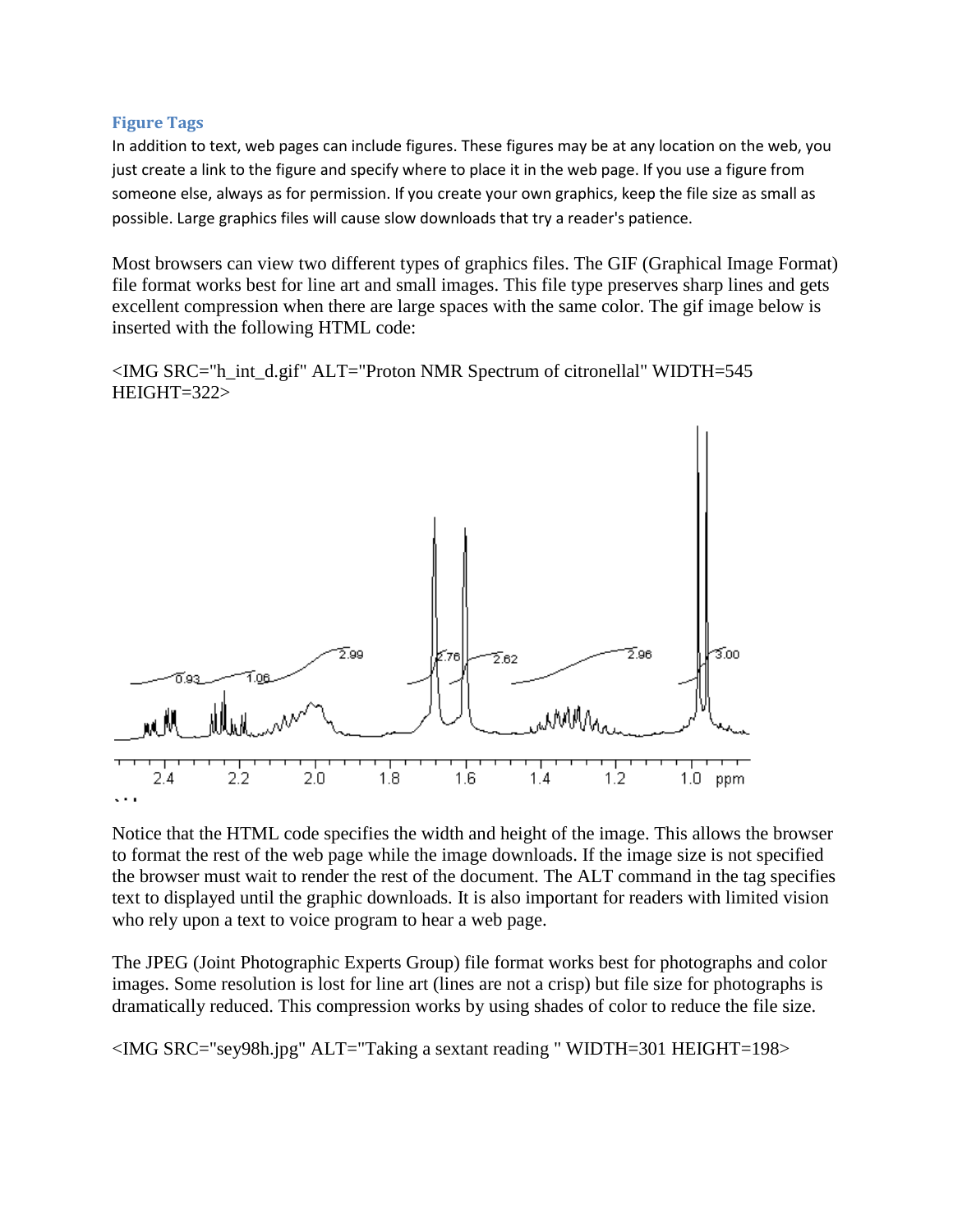

Because images files can be large, spend some time editing the graphic so that it is as small as practical and use as much compression as you can. If you really need to use a high resolution image it is good form to include a thumbnail in the web page. This small image is a link to the full size image. Interested readers can then download the high resolution figure.

In addition to figures, many other multimedia files may be inserted into a web page. This includes three dimensional renderings of molecules, spectra, video clips, and more.

#### **Table Tags**

Tables are a useful feature for formatting information. These are a bit tricky to set up but with most software it is easy to get started. Be careful exporting directly to HTML from spreadsheets and wordprocessors. Many of these programs produce HTML tables that do not work well on many browsers. Adding specifications to the table so that it is perfect on your computer will cause problems with other display sizes. Simple table layouts are much more robust. The major table tags include:

- <TABLE WIDTH=60% ALIGN=center BORDER></TABLE> The tags to define the beginning table, the width, the alignment, the border, and the end of the table.
- <CAPTION ALIGN=top></CAPTION> The table caption
- <TR></TR> A single row of the table.
- <TH></TH> A single element (cell) of the table that is a header for a column or row. This element is usually displayed with a bold font and centered in the cell.
- <TD></TD> A single data element (cell) of the table.

The code for a finished table looks like this:

<TABLE WIDTH=60% ALIGN=center BORDER> <CAPTION ALIGN=top> Table Caption</CAPTION>  $<$ TR $>$ <TH>Col 1 header</TD> <TH>Col 2 header</TD> <TH>Col 3 header</TD>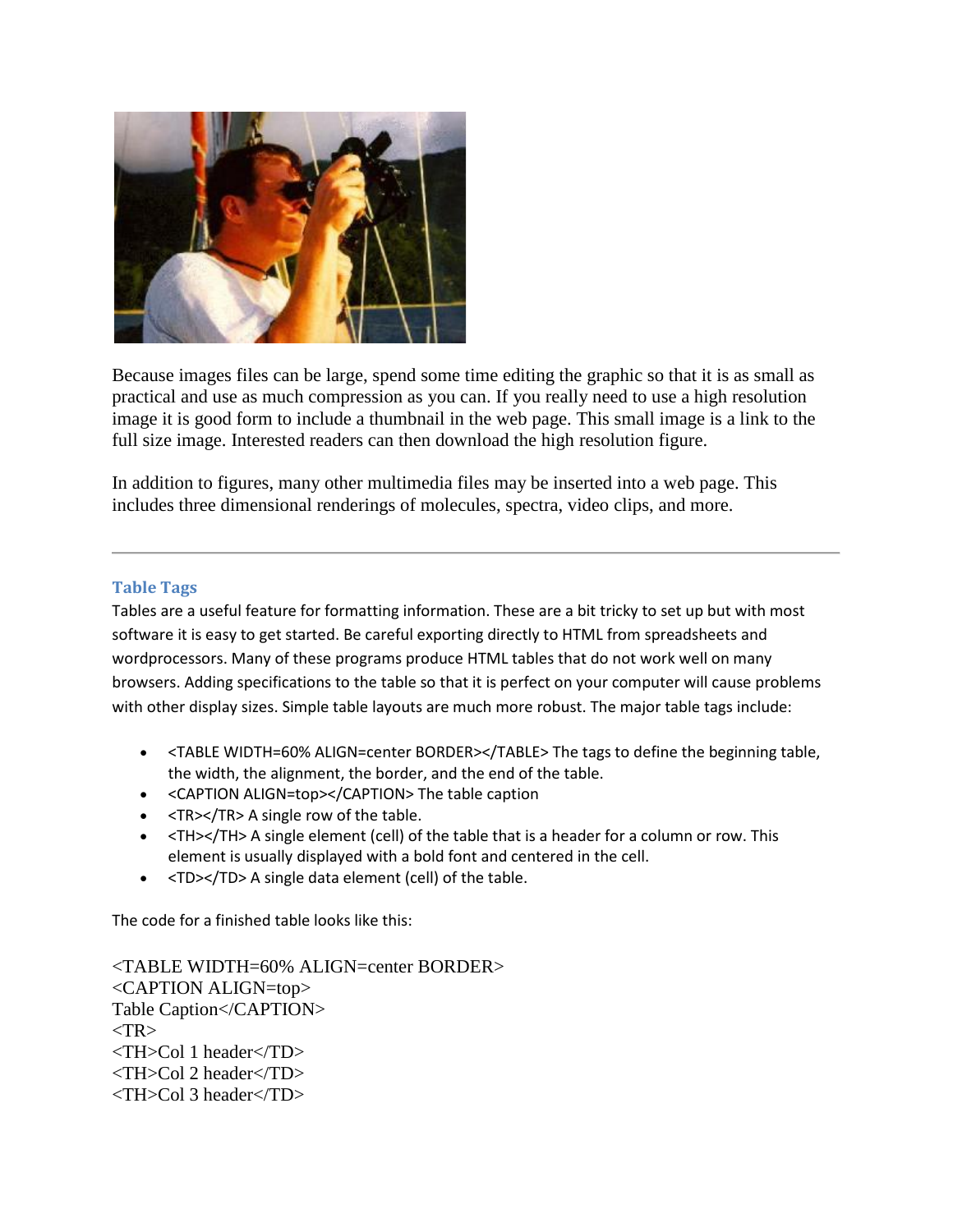| $<$ TR>           |         |
|-------------------|---------|
| $<$ TR>           |         |
| <td>data 1a</td>  | data 1a |
| <td>data 2a</td>  | data 2a |
| <td>data 3a</td>  | data 3a |
| $<$ TR>           |         |
| $<$ TR>           |         |
| <td>data 1b</td>  | data 1b |
| <td>data 2b</td>  | data 2b |
| <td>data 3b</td>  | data 3b |
| $<$ /TR>          |         |
| $<$ TR>           |         |
| <td>data 1c</td>  | data 1c |
| <td>data 2c</td>  | data 2c |
| <td>data 3c</td>  | data 3c |
| $\langle T$ R $>$ |         |
| $<$ TABLE>        |         |

And the table itself displays in a browser as:

#### Table Caption

| Col 1 header | Col 2 header | Col 3 header |
|--------------|--------------|--------------|
| data 1a      | data 2a      | data 3a      |
| data 1b      | data 2b      | data 3b      |
| data 1c      | data 2c      | data 3c      |

#### **Counter Scripts**

Most web servers allow counters to be inserted into web pages. This is a handy way to track usage of a web page. The exact details are a function of the software on your web server. It usually involves CGI scripts accessed using special links. See your system administrator for details. The counter on this page uses the following script.

<!--#exec cgi="/cgi-bin/counter"-->

#### **Controlling Access to Web Pages**

It is also possible to control access to web pages. There are several different ways to do this. Consult your system administrator for exact details. Most web server software allows access to be restricted by password or by domain. If a web page is restricted by password the user will be prompted for a userid